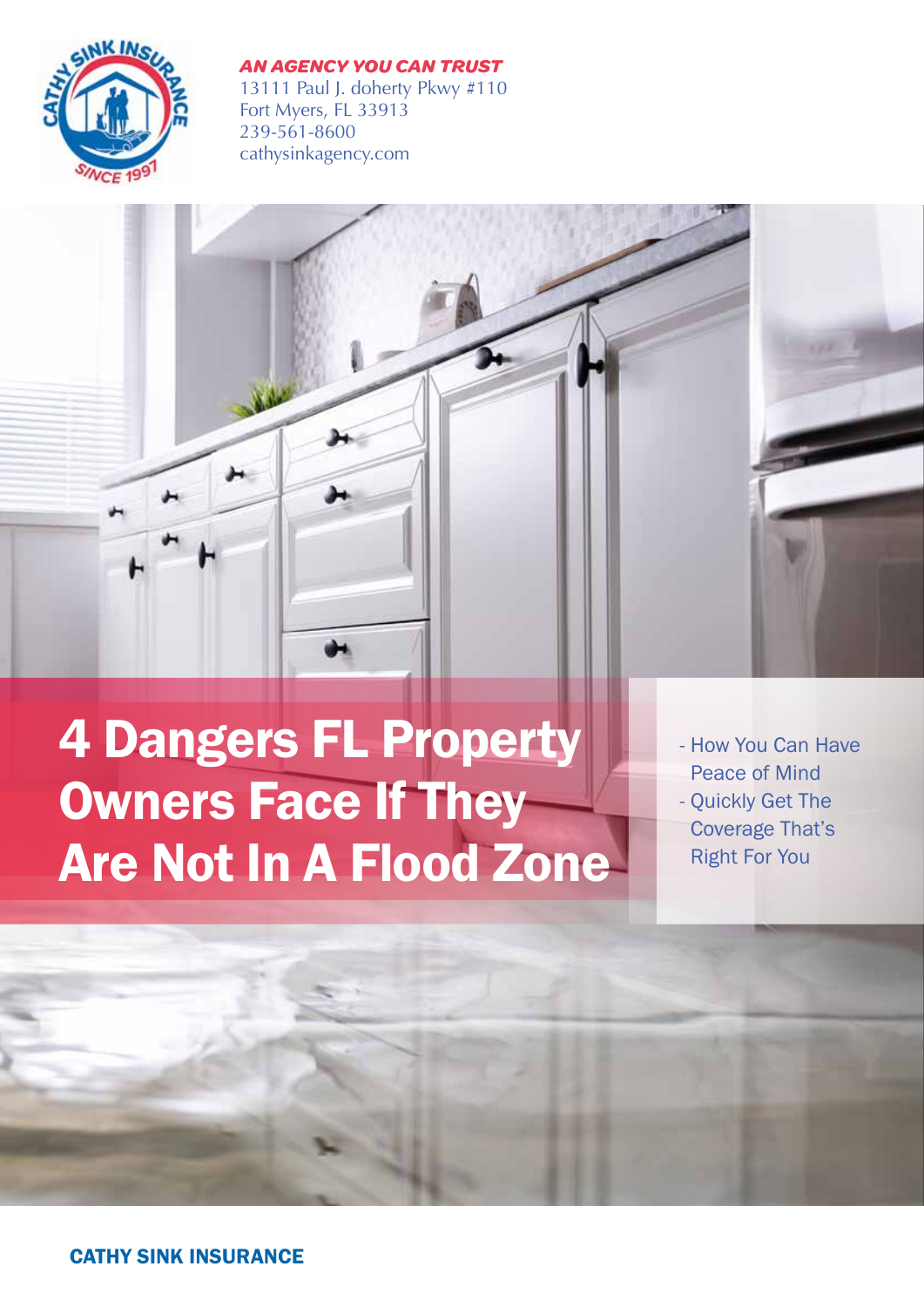2 4 Dangers FL Property Owners Face If They Are Not In A Flood Zone

Floods happen everywhere, regardless of if you are in a "preferred" flood zone or not, and can be caused by many different things.

Most floods occur outside of special flood hazard areas. This means that even though you may not be required to have flood insurance, you probably still should have it.

Don't let a few inches of water destroy the things you love most. Insurance Agents at Cathy Sink Insurance in Southwest Florida know a thing or two about how to keep people properly covered against damage from flooding. Call 239-561-8600.

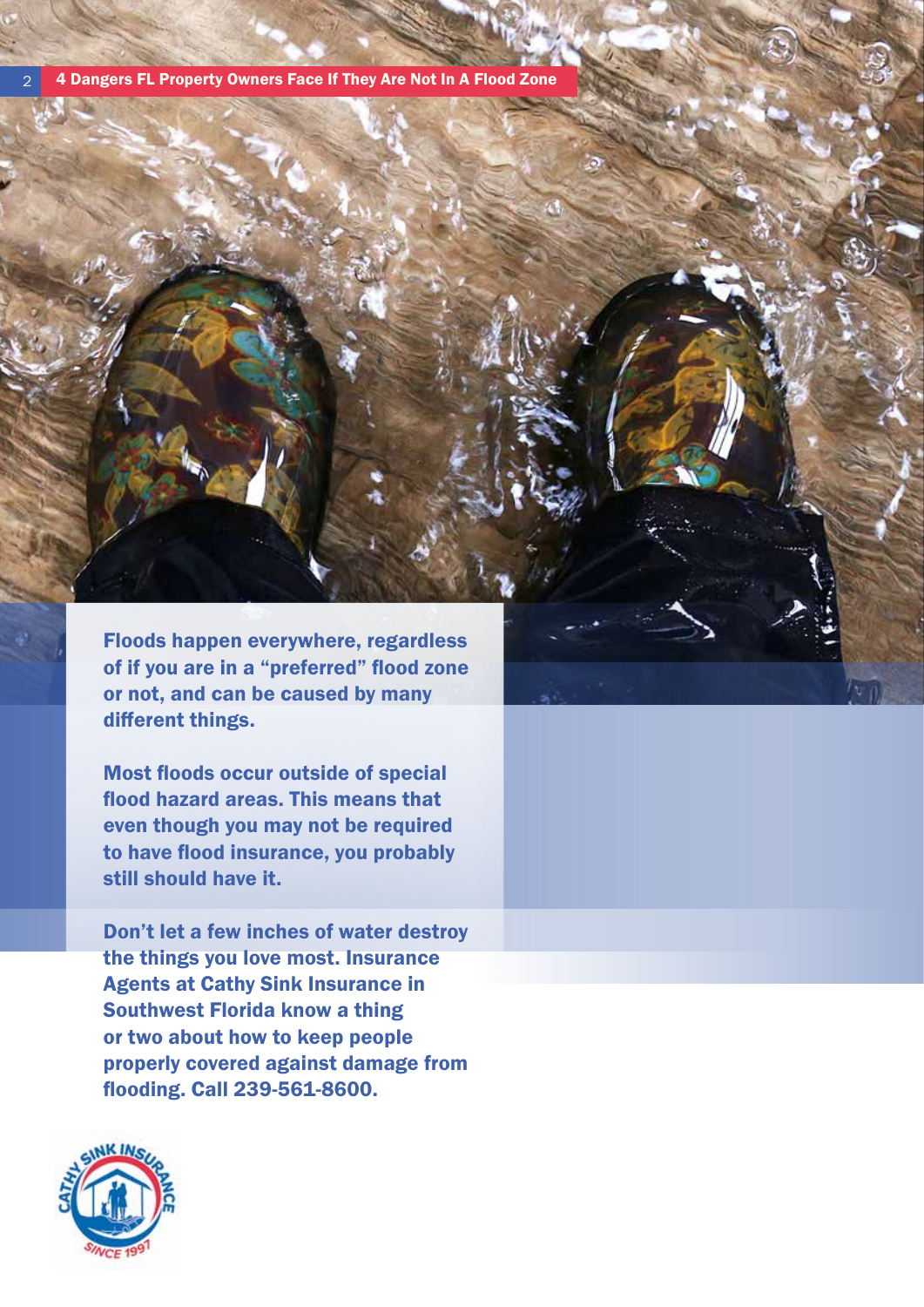# **Contents**

| <b>What Is The Average Cost of A Flood?</b><br>Unfortunately, floods are probably more costly than you think.<br>Just a few inches of water may cause thousands of dollars worth of damage. | 4 |
|---------------------------------------------------------------------------------------------------------------------------------------------------------------------------------------------|---|
| <b>What Is The Cost of Flood Insurance?</b>                                                                                                                                                 | 5 |
| There are certain factors that will determine how much you will likely                                                                                                                      |   |
| pay to obtain flood insurance. It may be less than you think.                                                                                                                               |   |
| <b>Understanding The 30-Day Waiting Period.</b>                                                                                                                                             | 6 |
| Know how to get flood insurance before you need it, and avoid being                                                                                                                         |   |
| uninsured because of the 30 Day Waiting Period.                                                                                                                                             |   |
| <b>Where Does Flooding Commonly Occur?</b>                                                                                                                                                  | 8 |
| Floods do not always happen in flood zones. Important information                                                                                                                           |   |
| for people in preferred risk areas.                                                                                                                                                         |   |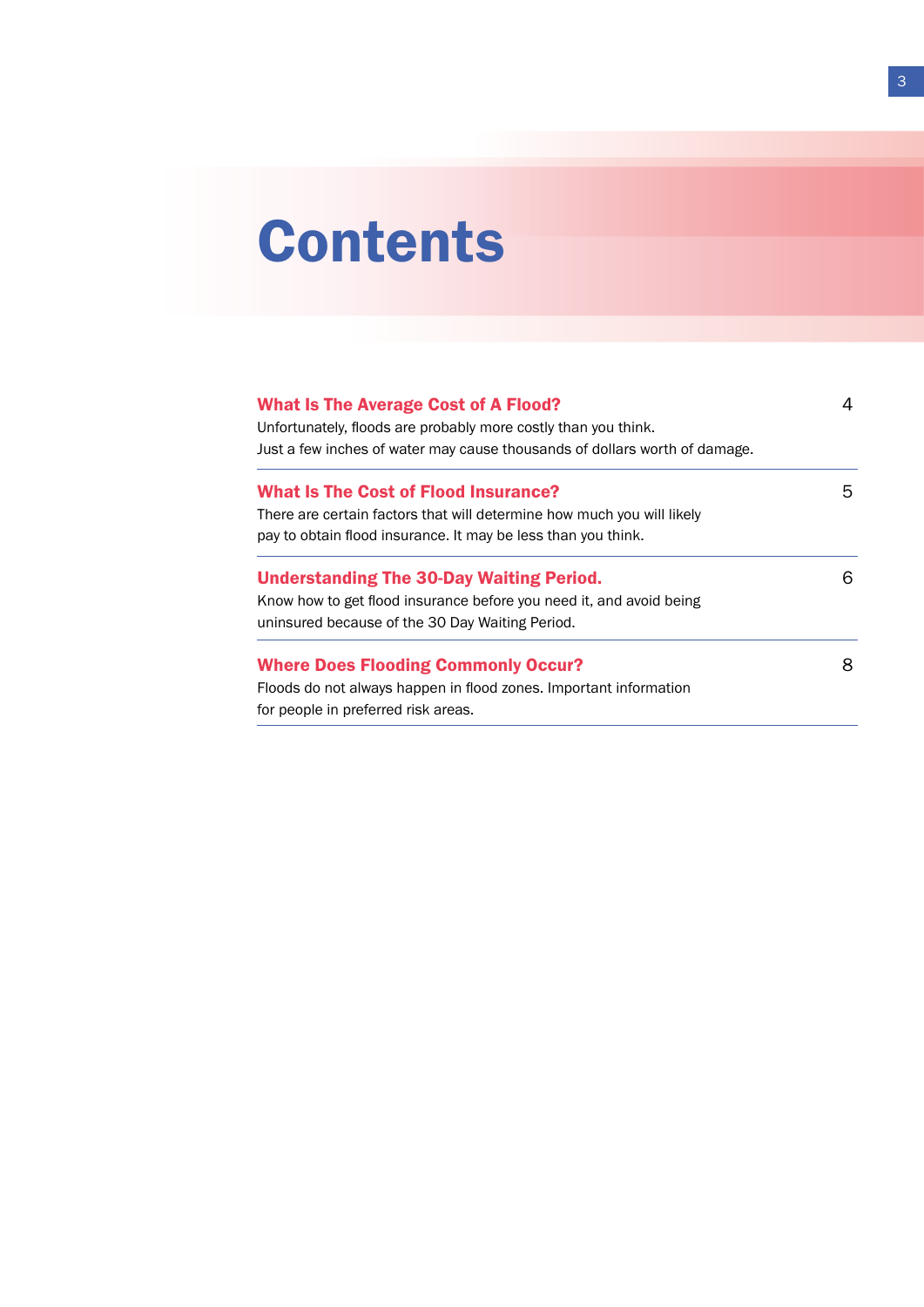## Flood Damage Is More Costly Than You Think

Water is very damaging to a homes interior, and exterior. Don't underestimate how costly just a few inches of water can be!

### Flooding Can Happen Anywhere

The average claim payout for homes of all sizes was \$52,000 in 2019, according to the NFIP. More than 40% of NFIP claims from 2014 to 2018 came from policyholders outside of high-risk flood areas.

#### As Cost of Building Materials Increase, So Does The Need For Insurance

Home values are on the rise, and the cost of materials are as well. Many people are now underinsured. This means that the cost to rebuild their home is more than the amount of insurance they carry. Review your options with an Agent at Cathy Sink Insurance in order to be sure that you are covered properly.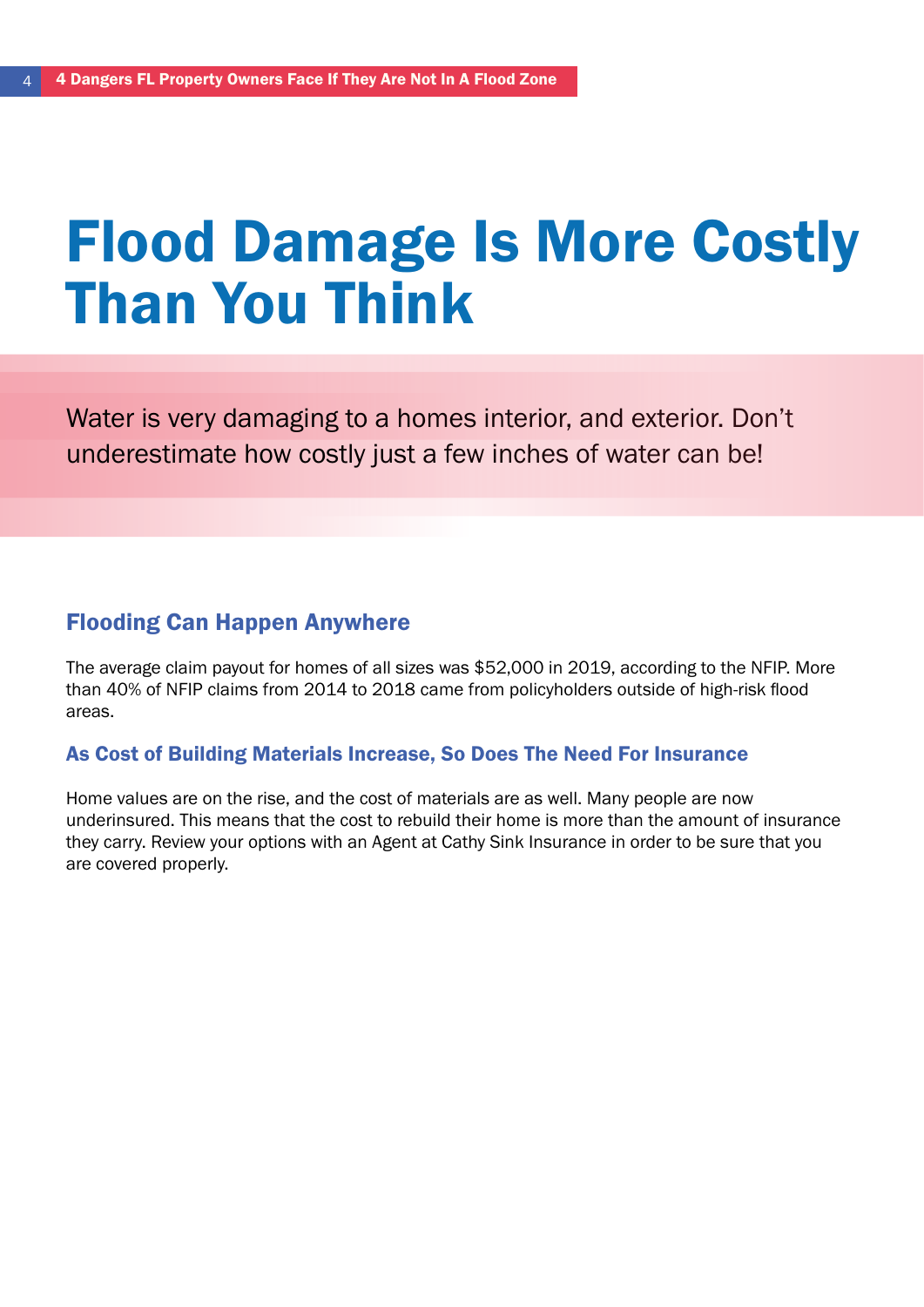### Find How Much A Flood Could Cost You By 5 Visiting Floodsmart.gov/CostOfFlooding



\$62,100

The graphic above shows that only 9 inches of water in a single story 2,500 square foot home will likely cause about \$62,100 worth of flood damage.

9"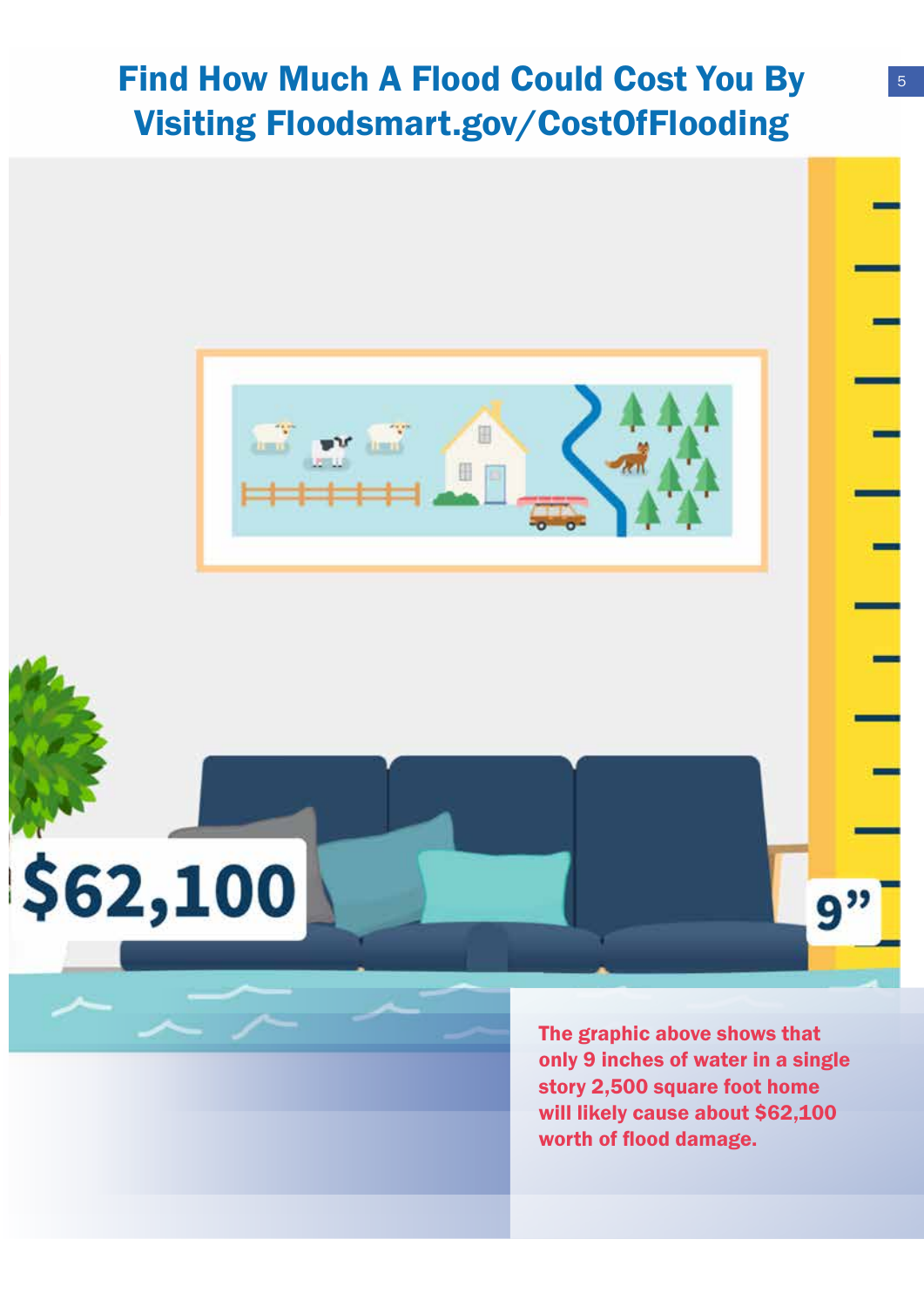## People Over Estimate The Cost Of Flood Insurance

If You Are In A Preferred Risk Flood Area, Meaning That You Are Not In A Determined "Flood Zone", Then The Cost Is Much Less.

#### Types of Flood Insurance

#### Standard Flood Insurance

Standard flood policies will be rated based on things such as the elevation of your home, and construction. Keep in mind that we may require an elevation certificate to properly bind coverage if you are in a zone. Elevation certificates are given upon completion of the survey of your property. Your mortgage company will most likely require flood insurance through the NFIP if you are in a flood zone.

#### Preferred Flood Insurance

Preferred flood insurance means that you qualify to get flood insurance at a reduced rate because your property is not in an identified "flood zone". This does not mean that you still should not have a policy. Preferred policies are very affordable, and can save you from paying out of pocket.

Flooding can happen just about anywhere it rains or snows. That's why it's important to protect the life you've built with flood insurance, even if you live in an area with low-to-moderate flooding risk

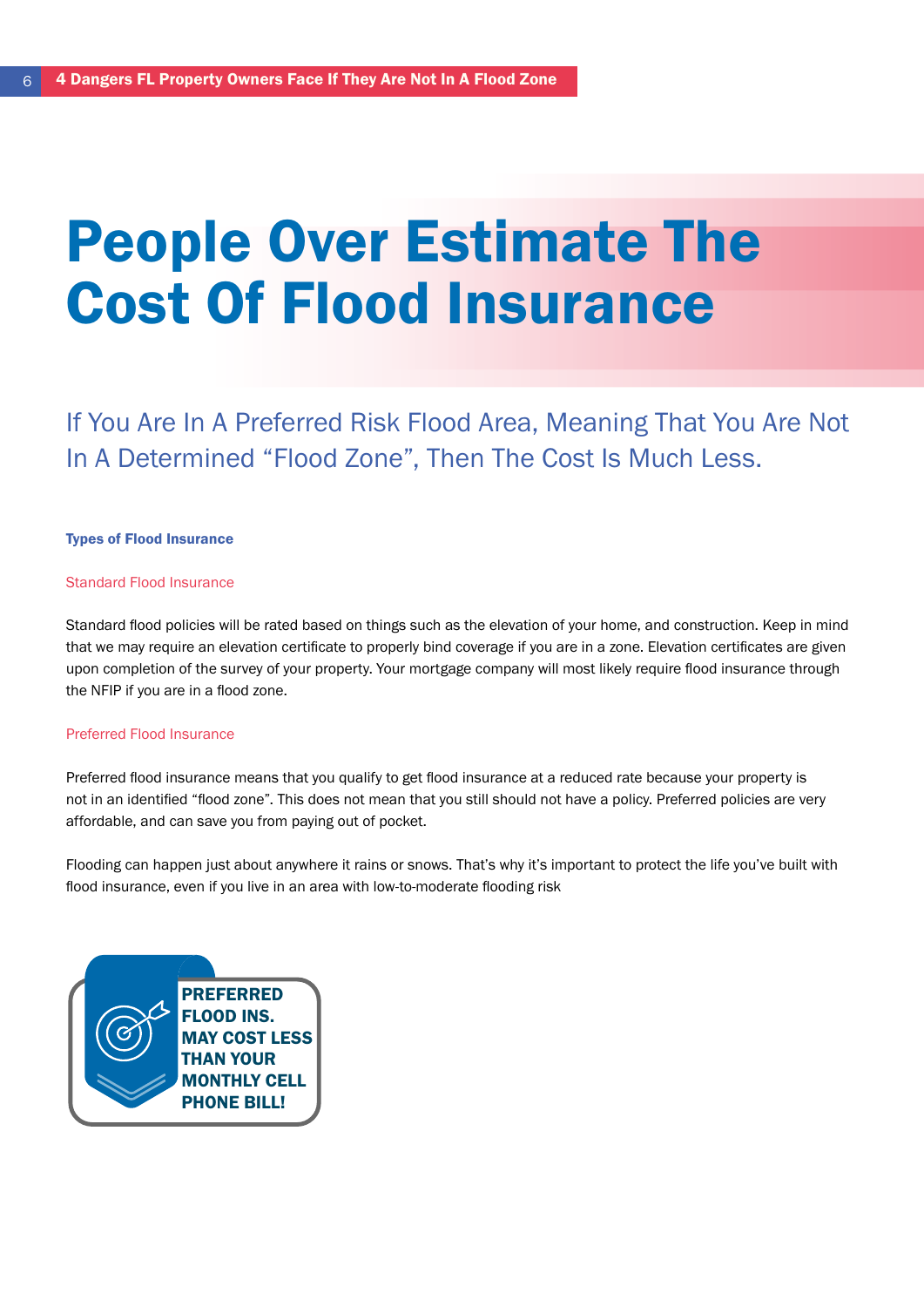Home Insurance typically does not cover flood damage, which can amount to tens of thousands of dollars even if there is only a few inches of flood water. Flood policies in moderateto low-risk areas could cost less than your monthly cell phone bill. If you can afford the coverage, it may be worth it.

> **TITUTHORU** <u> Androim</u>

**DOUGLA** 

<u> Hilling</u>

milli

湔

**TO ANGELER DE L'ANGELIA DE L'ANGELIA DE L'ANGELIA DE L'ANGELIA DE L'ANGELIA DE L'ANGELIA DE L'ANGELIA DE L'ANG** 

<u> Albuminum Mari</u>

**TATALOONIA** 

39000000000

**TANK CONTINUE** 

<u>ang pangangang</u>

**TITTI** 

22

**University of American Division** 

a a comunica

**THEFT** 

**THERE ENDING** 

www.com

<u>mmun</u>

**TERRILL**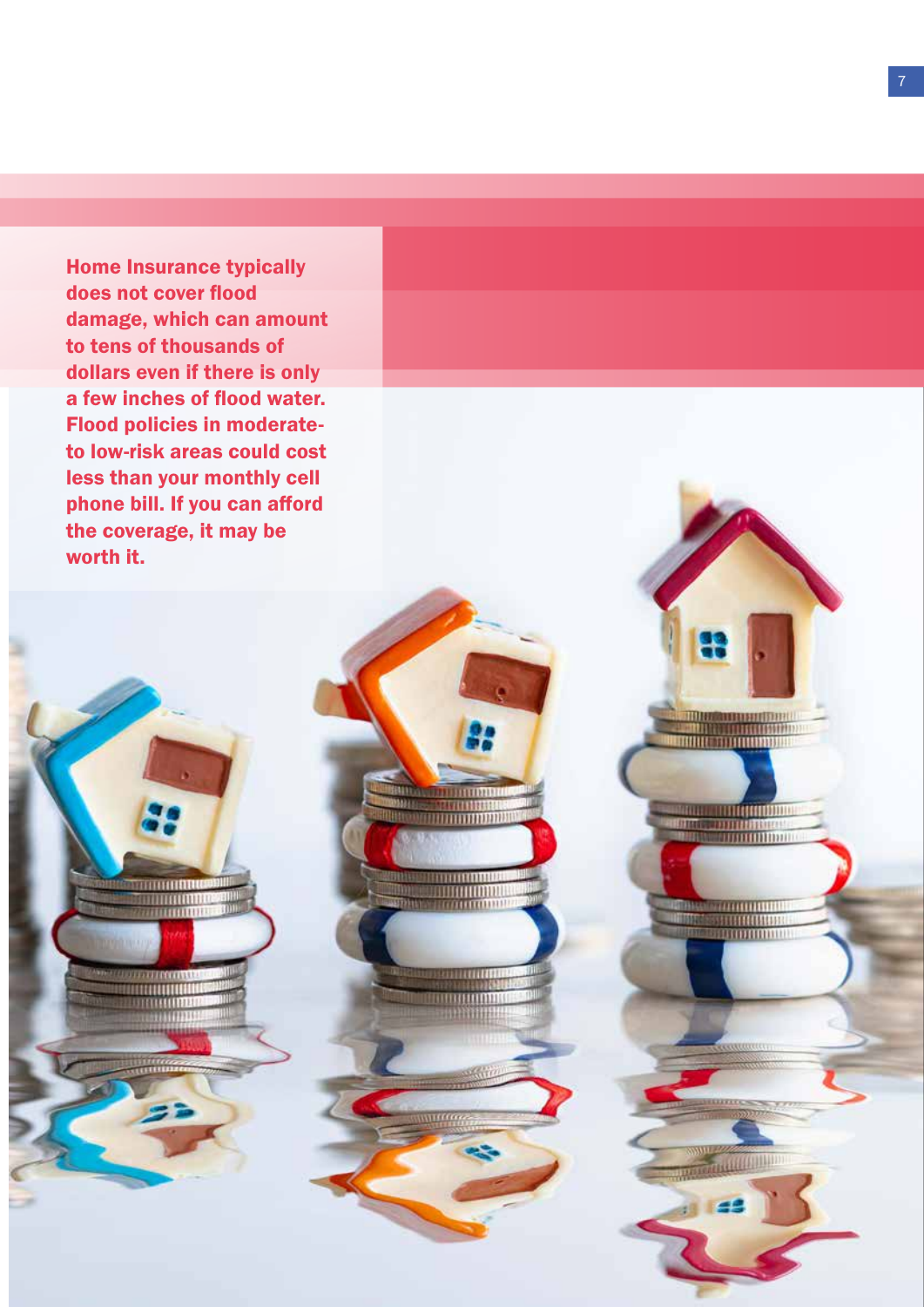## A 30 Day Wait Is Required To Get Flood Insurance

There are a few exceptions when the 30 day wait will not apply.

Regardless of the type of flood policy you purchase, there is generally a standard 30-day waiting period from the date of purchase before a new flood policy goes into effect. The 30-day waiting period does not apply if:

-The initial purchase of flood insurance occurs in connection with the making, increasing, extension, or renewal of a loan regardless of whether the lender requires the coverage; or

-The policy is assumed by a new owner of the property.

For voluntary NFIP policies, not required by your lender, increases in coverage can only be done at the renewal to avoid a waiting period. If you wish to increase your coverage mid-term and at a higher limit than your insurer suggests, you will have to wait 30 days for the additional coverage to go into effect.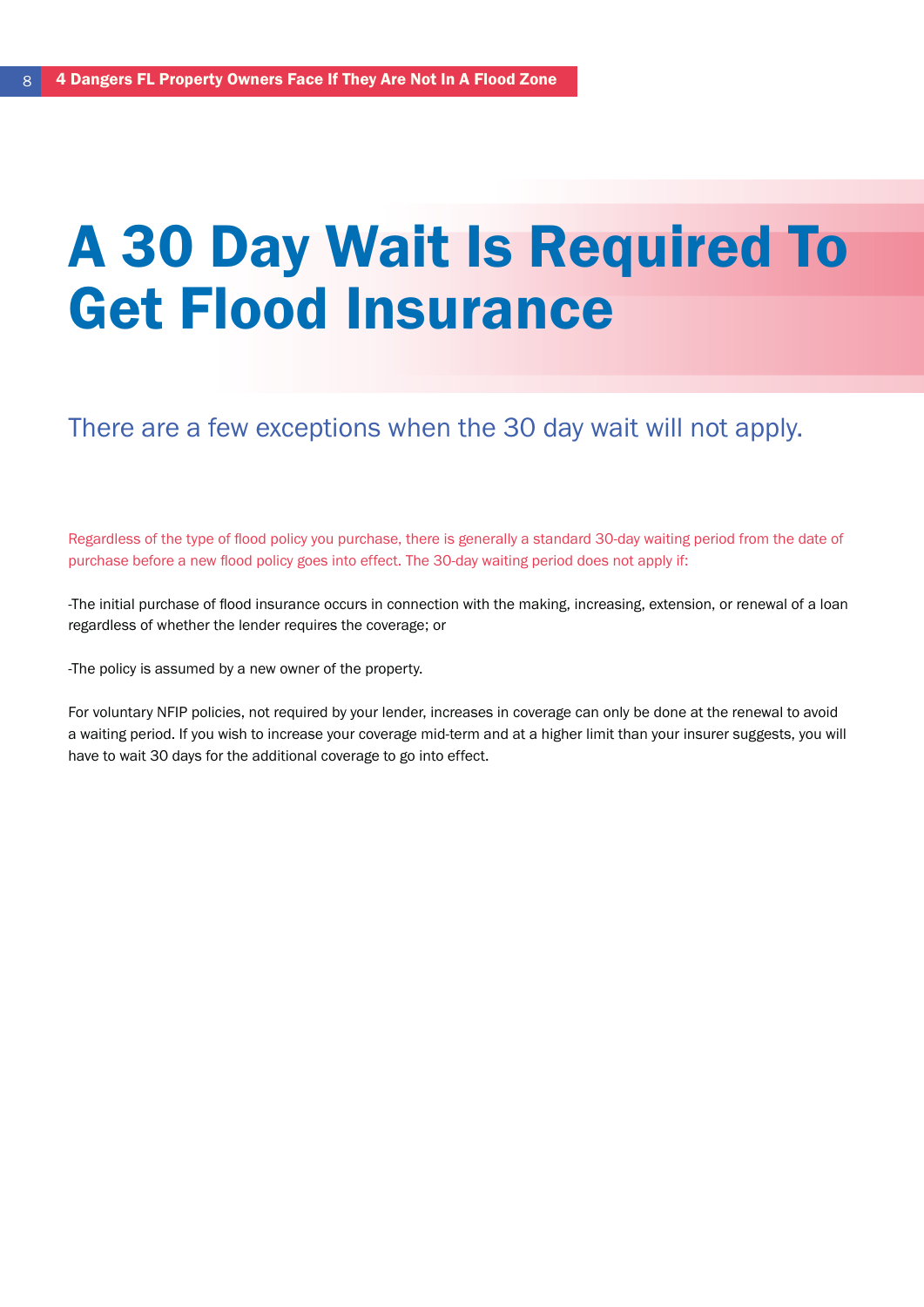Do not wait until a storm is brewing before you call your insurance agent for flood insurance. If you do, it's possible that you could end up having to pay to repair your home, and replace all of your things with no assistance to back you.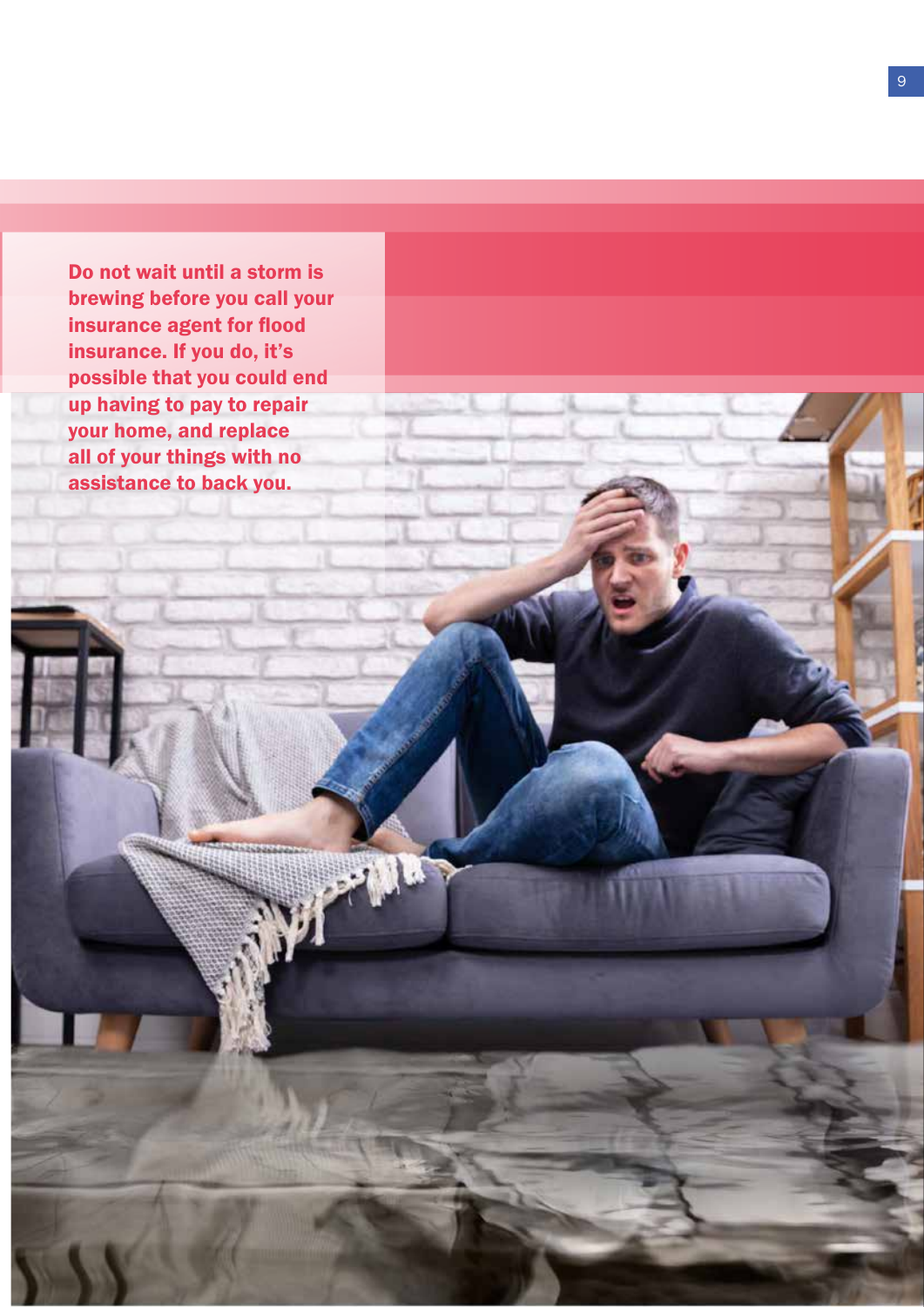## A Flood Can Happen Just About Anywhere

### Don't Think That You Are Not At Risk If You Are Not In A Flood Zone.

#### What Is **A** Flood?

The official definition used by the NFIP is "A general and temporary condition of partial or complete inundation of two or more acres of normally dry land area or of two or more properties (at least one of which is your property) from:

- Overflow of inland or tidal waters;
- Unusual and rapid accumulation or runoff
- of surface waters from any source;
- Mudflow\*; or
- Collapse or subsidence of land along the shore of a lake or similar body of water as a result of erosion or undermining caused by waves or currents of water exceeding anticipated cyclical levels that result in a flood as defined above."
- \*Mudflow is defined as "A river of liquid and flowing mud on the surfaces of normally dry land areas, as when earth is carried by a current of water. Other earth movements such as landslide, slope failure, or a saturated soil mass moving by liquidity down a slope, are not mudflows."

FLOODS ARE THE #1 **NATURAL** DISASTER IN THE US